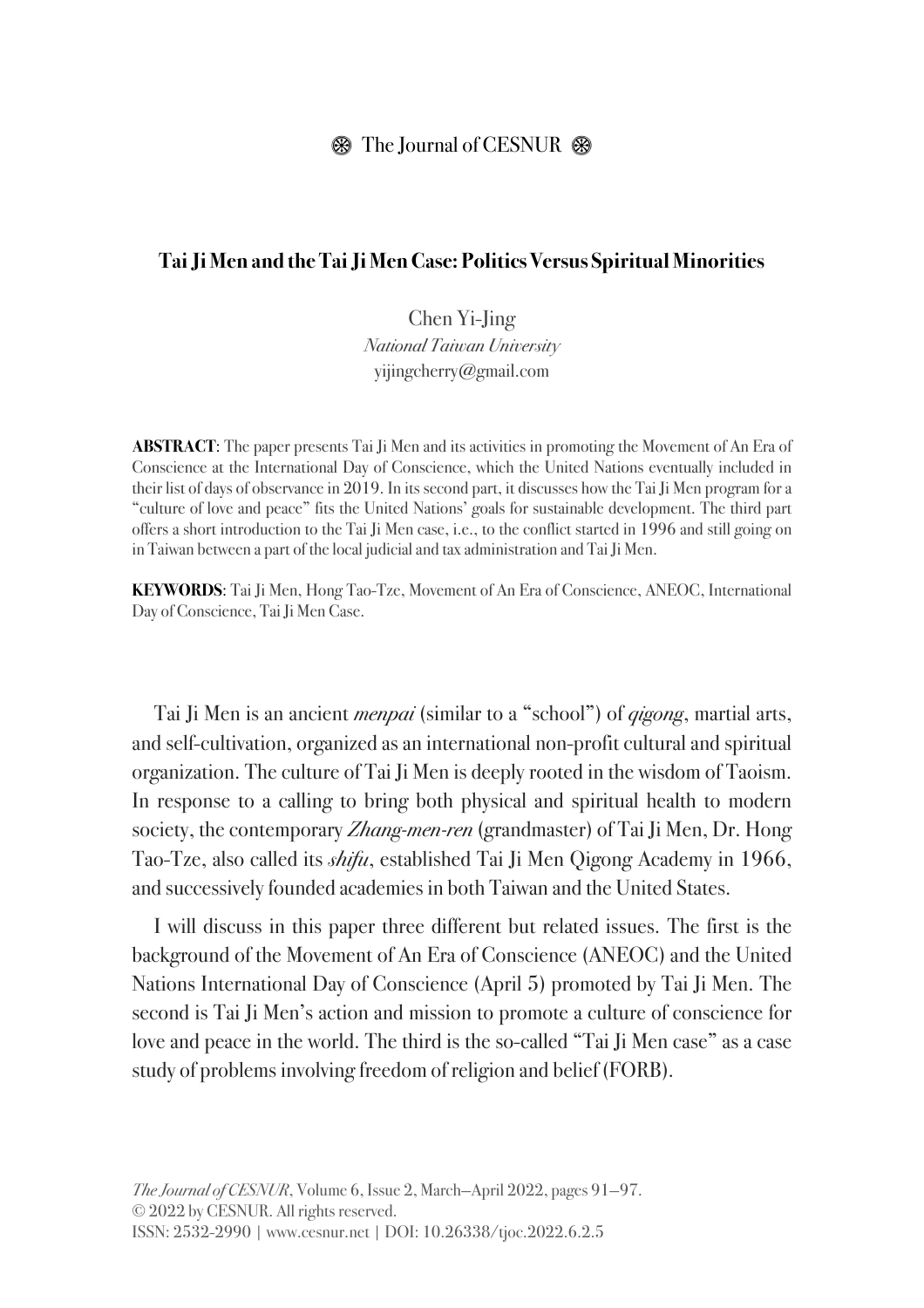In 2014, Tai Ji Men Qigong Academy, the Association of World Citizens (AWC), and the Federation of World Peace and Love (FOWPAL) jointly launched the global Movement of An Era of Conscience (ANEOC).

The initiator of the movement, Dr. Hong Tao-Tze, the *Zhang-men-ren* of Tai Ji Men and president of FOWPAL, stated, "Kind intentions and good hearts are the positive energies necessary to safeguard the earth's sustainable development" (ANEOC 2021).

In response to the United Nations SDG (Sustainable Development Goals) Four, at the 66<sup>th</sup> United Nations DPI/NGO (Department of Public Information / Non-Governmental Organizations) Conference in Gyeongju, South Korea, in 2016, Dr. Hong delivered a speech, "Hope for Global Citizens: Conscience, Education and Culture," contending that conscience, culture and education are the three crucial elements for sustainable development. He believes that good culture enables good education; in turn, good education nurtures the culture of good virtues. When quality education and culture are nourished with conscience, true global citizens will be cultivated and a sustainable future achieved, facilitating the attainment of the 2030 Agenda (Hong 2016).

In February 2019, Dr. Hong and members of FOWPAL launched a global endorsement campaign for the Declaration of the International Day of Conscience at the United Nations in New York City. The initiative was praised by officers of the United Nations and the heads of state of several countries, and eventually led the U.N. General Assembly to proclaim April 5 as the "International Day of Conscience," the  $166<sup>th</sup>$  U.N. day of observance (United Nations General Assembly 2019). After years of efforts, as of April 5, 2021, which was the second International Day of Conscience, the Declaration of the International Day of Conscience has been signed and recognized by people from more than 195 countries.

Over the years, Dr. Hong and Tai Ji Men *dizi* (disciples) have visited over 300 cities in 101 countries to promote the ANEOC movement and the International Day of Conscience through multiple interactive events such as cultural exchanges, ringing their Bell of World Peace and Love, "wisdom dialogues," participation in many U.N. events as a non-governmental organization, including the 2002 World Summit on Sustainable Development in South Africa, and the 2012 Rio+20 U.N. Conference on Sustainable Development in Brazil, forum announcements, the promotion of the Declaration of the International Day of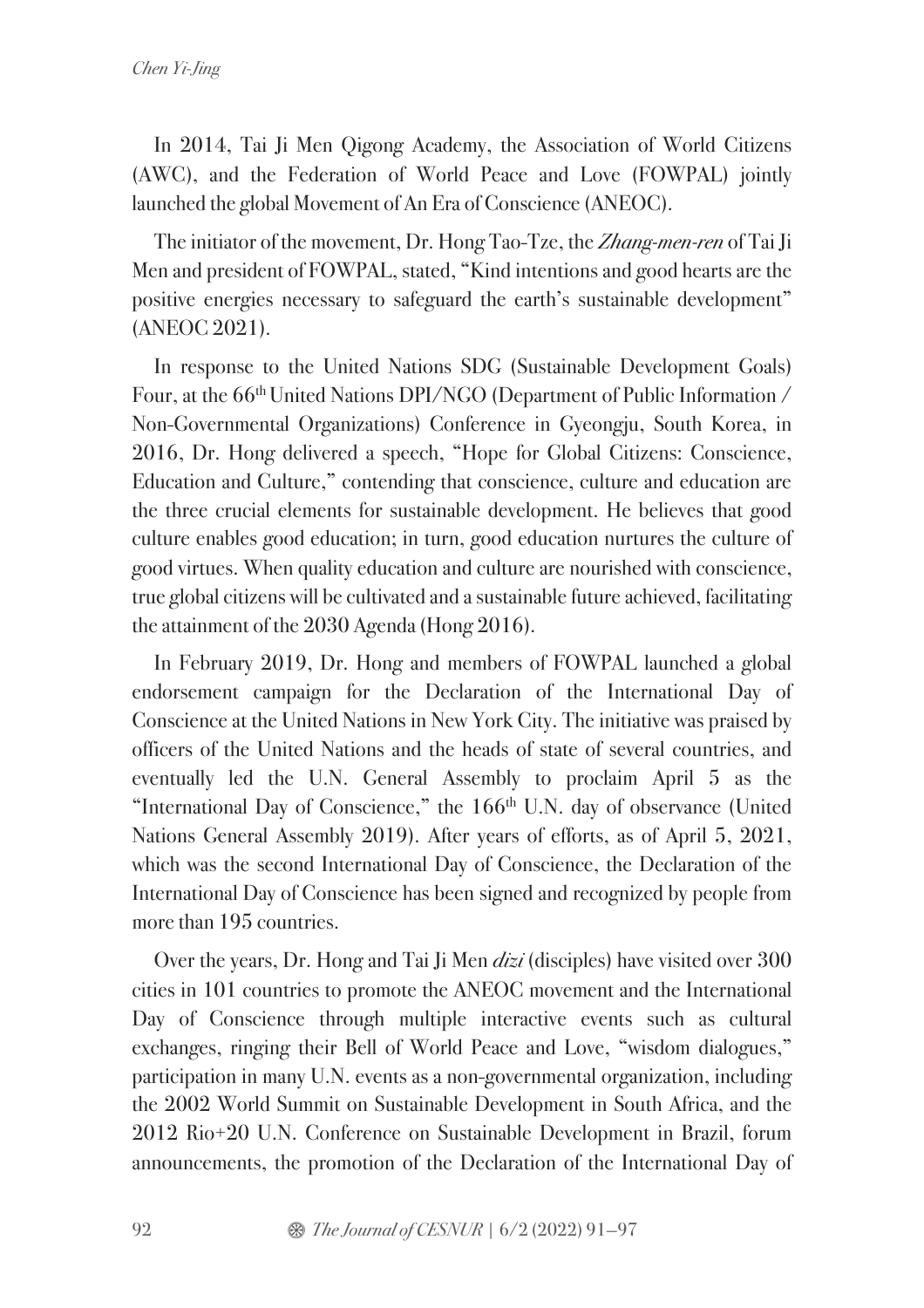Conscience, and so on, which have received the support of many international heads of state and leaders.

The ANEOC movement is a lifelong education for world citizens, in line with United Nations Sustainable Development Goal 4 and Goal 17 partnership for all (United Nations Department of Economic and Social Affairs, Division of Sustainable Development Goals 2022).

Through practical actions, the ANEOC movement aims to raise the conscience of citizens and develop a conscience-based culture of education for society that starts from the individual, in order to achieve a pro-ecological and spiritual environment and enhance people's spiritual health. Conscience, human rights, and sustainable development are closely connected. The core concept of sustainability is that it must provide opportunities for anyone, anywhere, at any time, to live with dignity in the society in which they live.

It is undeniable that in a turbulent international situation, people's rights are extremely vulnerable, even in democratic countries. While Tai Ji Men's *shifu* and *dizi* are committed to love and peace, they are also suffering from a 25 year-long human rights persecution involving legal and tax violence and violation of freedom of religious or belief (Tan, Ding, and Huang 2016). Taiwan is known as the country of democracy and freedom in Asia. Yet, what happened to Tai Ji Men is quite ironic and may even seem unbelievable.

The Tai Ji Men Case has been discussed at a side event of the International Religious Freedom (IRF) Summit in Washington D.C. in July 2021. Ambassador Sam Brownback and Dr. Katrina Lantos Sweet, the co-chairs of the IRF Summit, both expressed their concerns about the Tai Ji Men case (Introvigne 2021). In the following part of my paper, I will take Tai Ji Men case as a case study of FORB problems.

On December 19, 1996, Taiwan governmental officers carried out a politically motivated crackdown on various religious movements. Prosecutor Hou Kuan-Jen led hundreds of armed police officers on an unwarranted search at all Tai Ji Men Qigong Academy branches and at private residences of several Tai Ji Men *dizi*. Subsequently, the *Zhang-men-ren* of Tai Ji Men and his wife, and two *dizi*, were detained for several months (Tan, Ding, and Huang 2016; Jacobsen 2020).

Prosecutor Hou charged the defendants with both fraud and tax evasion. The case was then forwarded to the National Tax Bureau (NTB), which issued tax bills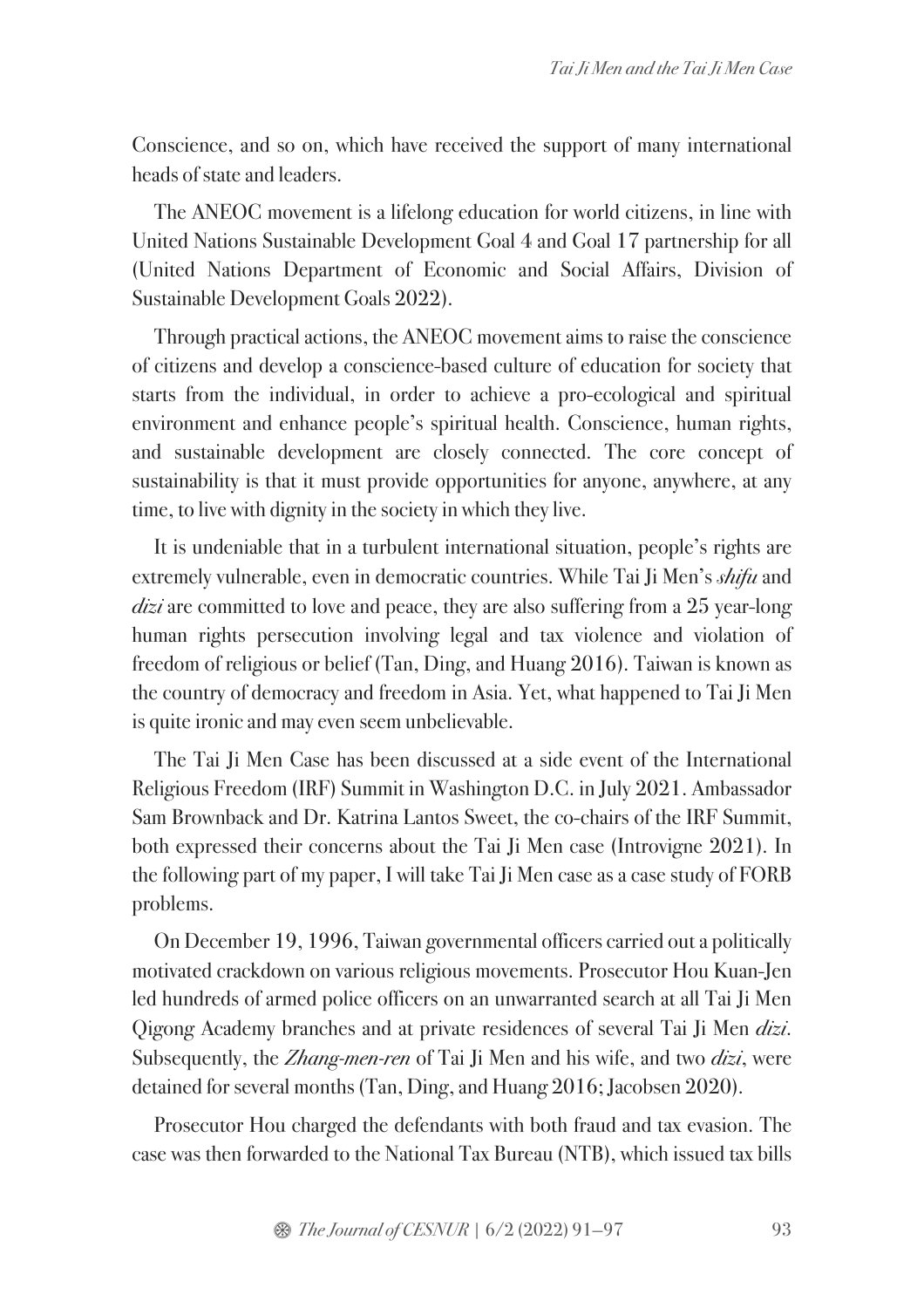for the alleged tax evasion. The NTB did not carry out the investigation required by its statutory duty, nor waited for the decision of the criminal court to ascertain the nature of the income; it issued heavy tax penalties for tax evasion for years 1991–1996, simply based on the indictment (Jacobsen 2020; Chen, Huang, and Wu 2021).

Since Tai Ji Men Qigong Academy was established in 1966, the *Zhang-menren* of Tai Ji Men, Dr. Hong, has never been taxed by the NTB for its activities. Additionally, the Ministry of Education already explained that Tai Ji Men is not a cram school, contrary to what Prosecutor Hou argued. Why should these six years be treated differently because of the action by Prosecutor Hou?

On July 13, 2007, the Supreme Court found Tai Ji Men not guilty of fraud, nor of tax evasion or violation of tax codes. The Supreme Court also determined that the "red envelopes" given by his disciples to the *shifu* were gifts by nature and were tax-free income under the Income Tax Act (Taiwan). In 2019, although the NTB corrected five of the six years of the taxes it had assessed to zero, it still violated the principles of consistency and equality by maintaining the tax bill for the year 1992 only, treating the 1992 income as an alleged cram school tuition.

Over 25 years, Tai Ji Men has followed legal procedures to seek administrative remedy. In 2010, at a public hearing in the Legislative Yuan, the Ministry of Finance promised to revoke the tax bills and withdraw their enforcement within two months. However, the tax bills continued to be issued in violation of the promise (Jacobsen 2020; Chen, Huang, and Wu 2021).

In 2011, the Executive Yuan held an inter-ministerial meeting and resolved to revoke the tax bills if a survey among Tai Ji Men *dizi* would show that the red envelopes given to the *shifu* included gifts (rather than tuitions). After a twomonth survey, even though 7,401 answers from Tai Ji Men *dizi* all confirmed that they were indeed gifts, the NTB refused to accept the survey results, and continued to issue ill-founded tax bills to Tai Ji Men (Tan, Ding, and Huang 2016, 199–209).

After that, the unjustified 1992 tax bill was transferred to the Administrative Enforcement Agency for enforcement, resulting in the auction and confiscation of sacred land belonging to Dr. Hong and Tai Ji Men by the government in August 2020.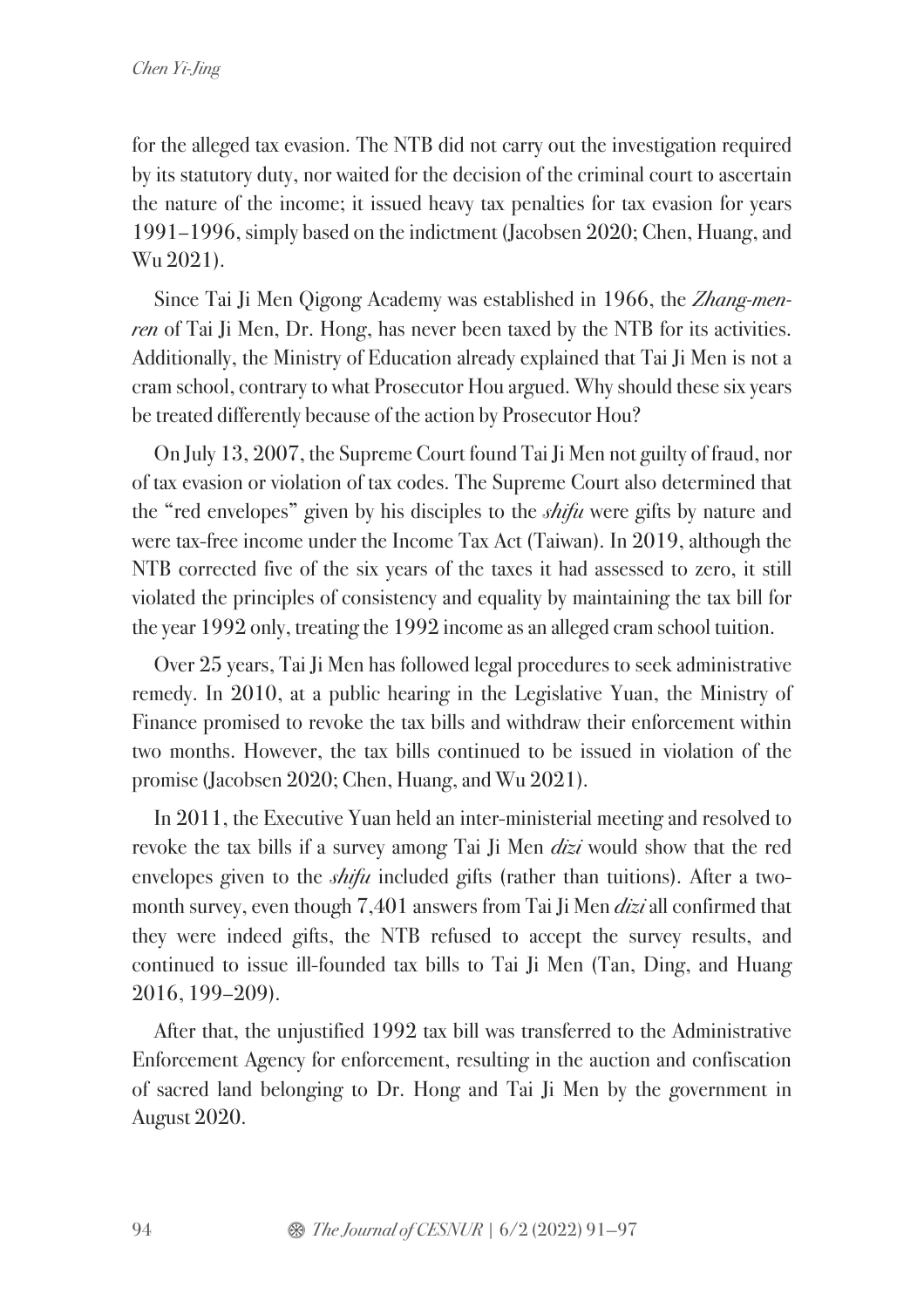Why did this happen, and the Tai Ji Men case lasted for more than 25 years? Why is such a contradictory taxation penalty allowed? How could the NTB forcibly take Tai Ji Men's land into national ownership?

The Tai Ji Men case has become a human rights indicator case study in freedom of religion and beliefs, and human rights in Taiwan. Many scholars from all over the world have raised their voices in support of Tai Ji Men's fight for justice, and appealed to the government for a redress of this wrongful case (*Bitter Winter*  2021).

In fact, there are two important aspects in this Tai Ji Men case. First, the protection of freedom of thought, belief, and religion. Second, taxpayers' right to a fair and transparent taxation system and procedures. Although Taiwan made the International Covenants on Human Rights part of its domestic legislation as early as 2009 (Tsai 2021, 85–6), in the Tai Ji Men case I think the Taiwanese government has clearly violated them.

Firstly, the Government has violated the principle of equality and nondiscrimination. In Taiwan, no master of martial arts or religious groups has ever been taxed for accepting gifts, in any form, from disciples or followers.

Secondly, the Government has violated the freedom of thought, belief, and religion. Tai Ji Men *dizi* followed an ancient ritual and created a *shifu–dizi*  relationship. Adherence to this old doctrine is part of the culture of a belief or religion, which is protected by both the International Covenant on Civil and Political Rights (ICCPR) and the International Covenant on Economic, Social and Cultural Rights (ICESCR), and should be absolutely inviolable.

Thirdly, the Government has violated Tai Ji Men members' right to cultural engagement. Moreover, the Government has violated Tai Ji Men members' right to a fair trial. Tai Ji Men's rights were violated by the government through criminal law and tax law persecution for 25 years.

The 2021 book *Who Stole Their Youth?* recorded the difficulties faced by members of Tai Ji Men with government's and the bureaucrats' abuse of power (Chao et al. 2021). In the absence of the case, the *dizi* would have dedicated their positive energy wholeheartedly to helping the world rebuild a culture of conscience, love, and peace, and make the world a better place.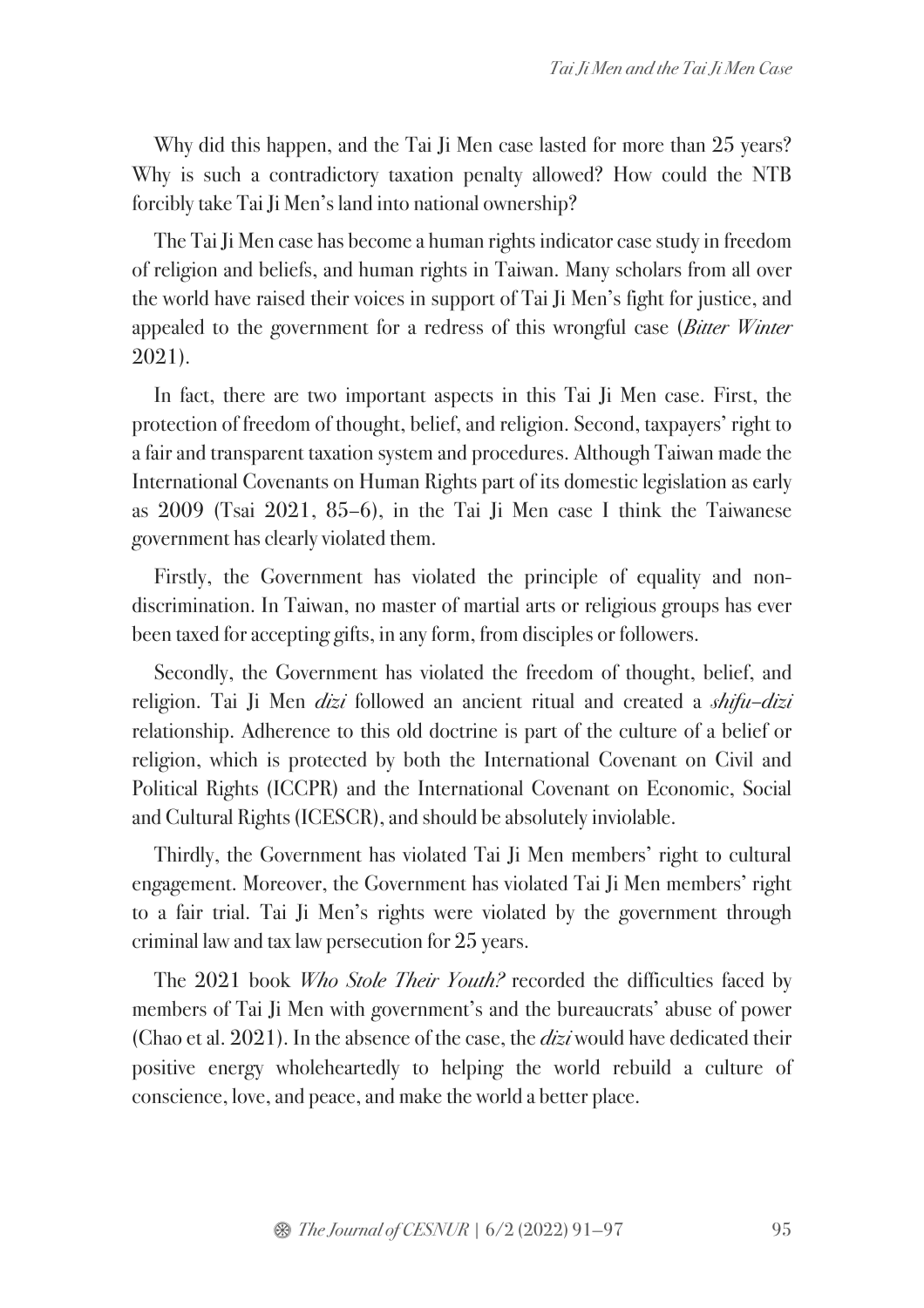On the other hand, the Taiwan government allows the NTB officials to be rewarded with financial bonuses when they issue tax bills in cases of tax evasion, and it was suspected that some officials received bonuses for the 1992 Tai Ji Men tax bill. Therefore, the officials protected each other and were unwilling to correct their mistakes.

This shows that the democratic rule of law in Taiwan has not been truly implemented and valued. There is still room for improvement in human rights and rule of law education in Taiwan, and this highlights why the education of conscience is so important.

The Tai Ji Men case also reveals a clear international trend, and shows that the government persecution of minority spiritual and religious groups carried out by infringing on their property may occur anywhere even in democratic countries.

In conclusion, democratic governments should be very cautious and avoid any form of discrimination and violations of the FORB of religious and spiritual groups. The Tai Ji Men case, which lasted for 25 years, highlights the importance of a government that is guided by conscience, respects the law and procedural justice, and implements human rights protection. This is a lesson that modern democracies should learn from.

As Dr. Hong said, "Only with conscience can there be love, only with love can there be human rights, and only with human rights can there be real peace" (Hong 2015). A conscience-based culture can create a sustainable society of love and peace. This is not only a driving force for world peace and the restoration of the earth's ecosystem, but also an opportunity for the sustainable survival of human beings and all living creatures.

## **References**

- ANEOC (Movement of An Era of Conscience). 2021. "An Era of Conscience: Background." Accessed February 16, 2022. https://bit.ly/36nDIEn.
- *Bitter Winter.* 2021. *The Tai Ji Men Case in Taiwan: The Path to Religious Liberty & Human Rights. A* Bitter Winter *Anthology*. Turin: *Bitter Winter*, and Taipei: Grand Justice Publishing.